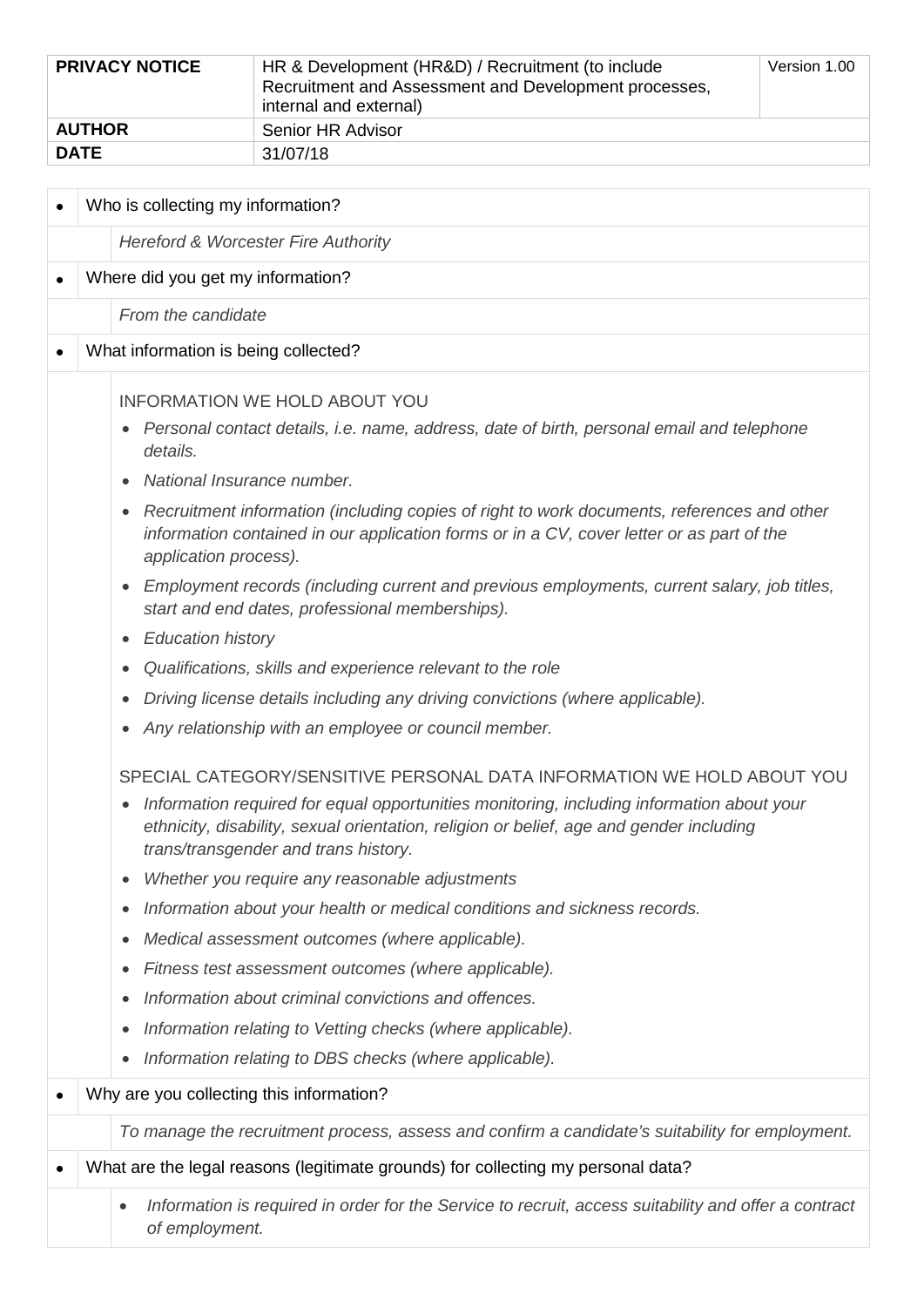| <b>PRIVACY NOTICE</b>                                                                                                                    |                                                                                                                | HR & Development (HR&D) / Recruitment (to include<br>Recruitment and Assessment and Development processes,<br>internal and external) | Version 1.00 |  |  |
|------------------------------------------------------------------------------------------------------------------------------------------|----------------------------------------------------------------------------------------------------------------|--------------------------------------------------------------------------------------------------------------------------------------|--------------|--|--|
| <b>AUTHOR</b>                                                                                                                            |                                                                                                                | Senior HR Advisor                                                                                                                    |              |  |  |
| <b>DATE</b>                                                                                                                              |                                                                                                                | 31/07/18                                                                                                                             |              |  |  |
|                                                                                                                                          | $\bullet$<br>statutory duties.                                                                                 | To meet our obligations under employment law, the Equality Act 2010 and to perform our                                               |              |  |  |
|                                                                                                                                          | What will my information be used for?                                                                          |                                                                                                                                      |              |  |  |
|                                                                                                                                          |                                                                                                                | HOW WILL WE USE INFORMATION ABOUT YOU                                                                                                |              |  |  |
|                                                                                                                                          | To make decisions about your recruitment and appointment and assessing qualifications for a<br>particular job. |                                                                                                                                      |              |  |  |
| We do use automatic profiling and decision making. You have the right to object to any<br>$\bullet$<br>automated decision made.          |                                                                                                                |                                                                                                                                      |              |  |  |
|                                                                                                                                          | $\bullet$                                                                                                      | To determine the terms and conditions on which you work with us.                                                                     |              |  |  |
| To check that you are legally entitled to work in the UK and to satisfy our baseline personnel<br>$\bullet$<br>security standard checks. |                                                                                                                |                                                                                                                                      |              |  |  |
|                                                                                                                                          | $\bullet$                                                                                                      | To meet our obligations under employment law and to perform our statutory duties.                                                    |              |  |  |
|                                                                                                                                          | $\bullet$                                                                                                      | In ascertaining your fitness to work.                                                                                                |              |  |  |
|                                                                                                                                          |                                                                                                                | USE OF SPECIAL CATEGORY OR SENSITIVE PERSONAL DATA                                                                                   |              |  |  |
|                                                                                                                                          | $\bullet$<br>adjustments.                                                                                      | We will use information about your disability status to provide appropriate reasonable                                               |              |  |  |

- *We will use this information to ensure meaningful equal opportunity monitoring and reporting and to conduct data analytics to review and better understand the recruitment of our workforce.*
- *Candidates are obliged to declare any unspent convictions or criminal proceedings pending. If you have a record of an offence, this will not necessarily disqualify you as all applications are considered strictly on their merit.*

## How will my information be stored to guarantee security?

*We have put in place appropriate security measures to protect the security of your personal data in accordance with the Service's Data Protection SPI. Information will be stored:*

- *In a secure e-recruitment system, Talentlink during recruitment phase*
- *On IT systems (including email)*
- *Hard copies of application forms, copies of passport or other identity documents, including qualifications in locked filing system*
- *HR management system for successful candidates*

## • Who will have access to my information?

- *Members of the HR and Development team*
- *Line managers and other managers in connection with the recruitment process.*
- *Third parties conducting employment background checks.*
- *Health Management Ltd (Occupational Health) for medical assessments*
- *University of Worcester for fitness assessments (where applicable)*
- *Employees of our online e-recruitment system*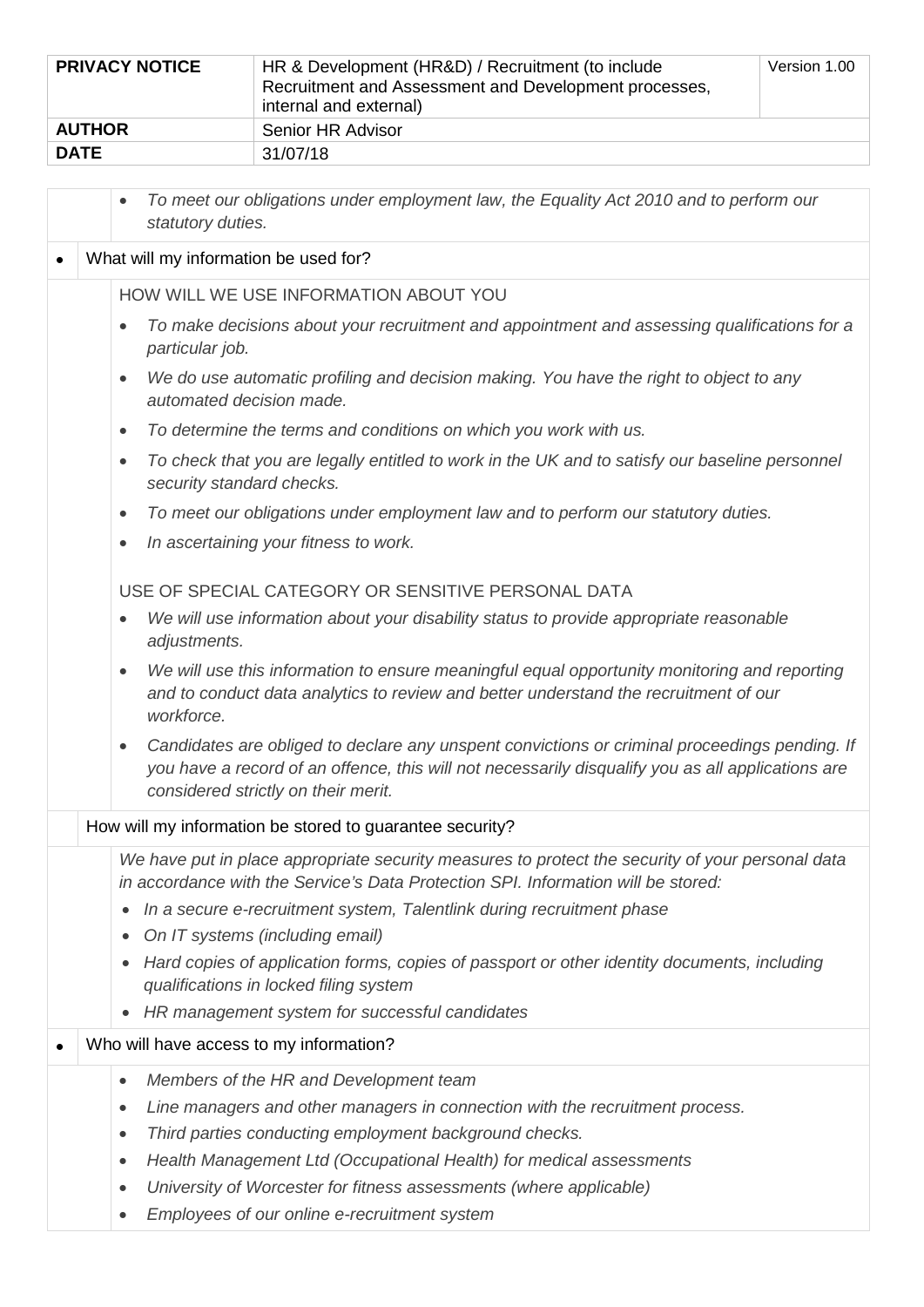| <b>PRIVACY NOTICE</b>   | HR & Development (HR&D) / Recruitment (to include<br>Recruitment and Assessment and Development processes,<br>internal and external) |  |
|-------------------------|--------------------------------------------------------------------------------------------------------------------------------------|--|
| <b>AUTHOR</b>           | Senior HR Advisor                                                                                                                    |  |
| <b>DATE</b><br>31/07/18 |                                                                                                                                      |  |

| $\bullet$ | Will my information be shared with anyone other than the Fire and Rescue Service?                                                                                                                                                                                                                                                                                                                                                                                                   |                                                                                                                                                                                                                                                                                                                                                                                                                                                                                                                                                                                                                                                                                                |             |                                                                                                                                                                                                        |  |    |        |
|-----------|-------------------------------------------------------------------------------------------------------------------------------------------------------------------------------------------------------------------------------------------------------------------------------------------------------------------------------------------------------------------------------------------------------------------------------------------------------------------------------------|------------------------------------------------------------------------------------------------------------------------------------------------------------------------------------------------------------------------------------------------------------------------------------------------------------------------------------------------------------------------------------------------------------------------------------------------------------------------------------------------------------------------------------------------------------------------------------------------------------------------------------------------------------------------------------------------|-------------|--------------------------------------------------------------------------------------------------------------------------------------------------------------------------------------------------------|--|----|--------|
|           |                                                                                                                                                                                                                                                                                                                                                                                                                                                                                     | Yes                                                                                                                                                                                                                                                                                                                                                                                                                                                                                                                                                                                                                                                                                            | $\boxtimes$ |                                                                                                                                                                                                        |  | No | $\Box$ |
|           | If YES, then how will this be done?                                                                                                                                                                                                                                                                                                                                                                                                                                                 |                                                                                                                                                                                                                                                                                                                                                                                                                                                                                                                                                                                                                                                                                                |             |                                                                                                                                                                                                        |  |    |        |
|           |                                                                                                                                                                                                                                                                                                                                                                                                                                                                                     | Via e-mail system and post                                                                                                                                                                                                                                                                                                                                                                                                                                                                                                                                                                                                                                                                     |             |                                                                                                                                                                                                        |  |    |        |
|           |                                                                                                                                                                                                                                                                                                                                                                                                                                                                                     | If YES, who with?                                                                                                                                                                                                                                                                                                                                                                                                                                                                                                                                                                                                                                                                              |             |                                                                                                                                                                                                        |  |    |        |
|           |                                                                                                                                                                                                                                                                                                                                                                                                                                                                                     | Employment background check providers<br>$\bullet$<br><b>Health Management Ltd</b><br>٠<br><b>University of Worcester</b><br>٠<br><b>Internal and External Auditors</b><br>$\bullet$<br><b>Disclosure and Barring Service</b>                                                                                                                                                                                                                                                                                                                                                                                                                                                                  |             |                                                                                                                                                                                                        |  |    |        |
| $\bullet$ |                                                                                                                                                                                                                                                                                                                                                                                                                                                                                     |                                                                                                                                                                                                                                                                                                                                                                                                                                                                                                                                                                                                                                                                                                |             | Do I have the right to ask for my information to be erased?                                                                                                                                            |  |    |        |
|           |                                                                                                                                                                                                                                                                                                                                                                                                                                                                                     | Under the EU General Data Protection Regulation (GDPR) / Data Protection Act 2018, you<br>$\bullet$<br>have a number of rights with regards to your personal data. You have the right to request<br>from us access to and/or a copy of the information we hold about you. You may also<br>request rectification or erasure of your personal data and the right to object to and restrict<br>processing.<br>If we have requested and you have provided consent for the processing of your data, you<br>$\bullet$<br>have the right (in certain circumstances) to withdraw that consent at any time which will not<br>affect the lawfulness of the processing before your consent was withdrawn. |             |                                                                                                                                                                                                        |  |    |        |
| $\bullet$ |                                                                                                                                                                                                                                                                                                                                                                                                                                                                                     | Do I have the right to object to my information being used?                                                                                                                                                                                                                                                                                                                                                                                                                                                                                                                                                                                                                                    |             |                                                                                                                                                                                                        |  |    |        |
|           | Please note you are not under any statutory or contractual obligation to provide data during the<br>recruitment process. However, if you do not provide the information, we may not be able to<br>process your application properly or at all.<br>Please contact the Performance & Information Department, Service Headquarters with any<br>questions or concerns                                                                                                                   |                                                                                                                                                                                                                                                                                                                                                                                                                                                                                                                                                                                                                                                                                                |             |                                                                                                                                                                                                        |  |    |        |
| $\bullet$ | Do I have the right to ask for my data to be provided in a universally recognised electronic format e.g.<br>CSV file?                                                                                                                                                                                                                                                                                                                                                               |                                                                                                                                                                                                                                                                                                                                                                                                                                                                                                                                                                                                                                                                                                |             |                                                                                                                                                                                                        |  |    |        |
|           |                                                                                                                                                                                                                                                                                                                                                                                                                                                                                     | request your data.                                                                                                                                                                                                                                                                                                                                                                                                                                                                                                                                                                                                                                                                             |             | Any information provided by you (the data subject) will be supplied in universally recognised<br>formats. Please contact the <b>Performance &amp; Information Department</b> , Service Headquarters to |  |    |        |
| $\bullet$ |                                                                                                                                                                                                                                                                                                                                                                                                                                                                                     |                                                                                                                                                                                                                                                                                                                                                                                                                                                                                                                                                                                                                                                                                                |             | How long will you keep my information for?                                                                                                                                                             |  |    |        |
|           | 12 months if your application is unsuccessful<br>$\bullet$<br>12 months if your application is successful and you are held on a waiting list.<br>٠<br>In some cases a waiting list may be required (for example, we will hold a waiting list of<br>$\bullet$<br>successful Wholetime recruitment applicants for the next available vacant positions) and we<br>may keep your information for up to two years. This would be covered in the candidate<br>information guidance notes. |                                                                                                                                                                                                                                                                                                                                                                                                                                                                                                                                                                                                                                                                                                |             |                                                                                                                                                                                                        |  |    |        |